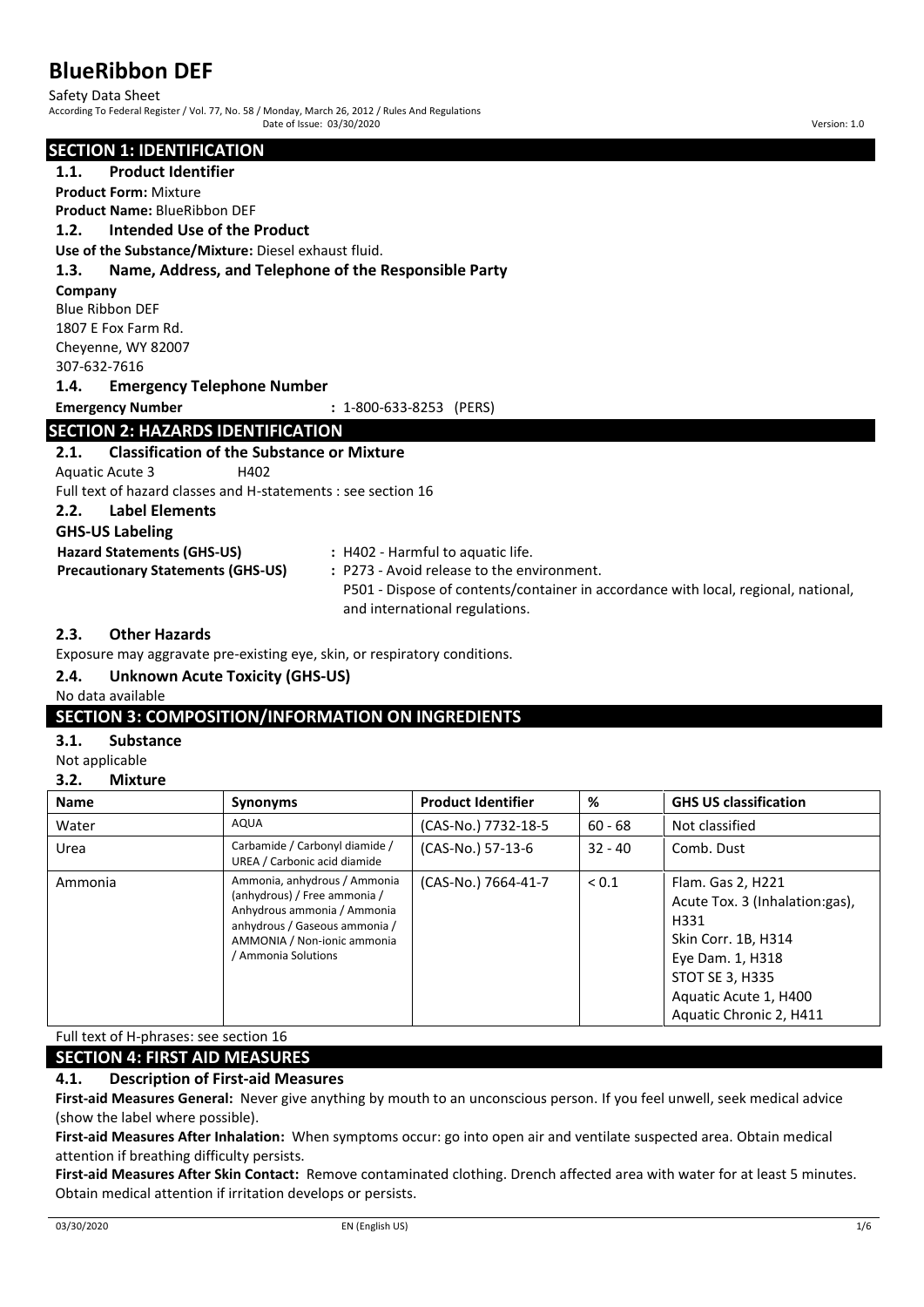Safety Data Sheet

According to Federal Register / Vol. 77, No. 58 / Monday, March 26, 2012 / Rules and Regulations

**First-aid Measures After Eye Contact:** Rinse cautiously with water for at least 5 minutes. Remove contact lenses, if present and easy to do. Continue rinsing. Obtain medical attention if irritation develops or persists.

**First-aid Measures After Ingestion:** Rinse mouth. Do NOT induce vomiting. Obtain medical attention.

### **4.2. Most Important Symptoms and Effects Both Acute and Delayed**

**Symptoms/Injuries:** Not expected to present a significant hazard under anticipated conditions of normal use.

**Symptoms/Injuries After Inhalation:** Prolonged exposure may cause irritation.

**Symptoms/Injuries After Skin Contact:** Prolonged exposure may cause skin irritation.

**Symptoms/Injuries After Eye Contact:** May cause slight irritation to eyes.

**Symptoms/Injuries After Ingestion:** Ingestion may cause adverse effects. Abdominal pain, nausea. **Chronic Symptoms:** None known.

# **4.3. Indication of Any Immediate Medical Attention and Special Treatment Needed**

If exposed or concerned, get medical advice and attention. If medical advice is needed, have product container or label at hand.

### **SECTION 5: FIRE-FIGHTING MEASURES**

# **5.1. Extinguishing Media**

**Suitable Extinguishing Media:** Water spray, fog, carbon dioxide (CO2), alcohol-resistant foam, or dry chemical. **Unsuitable Extinguishing Media:** Do not use a heavy water stream. Use of heavy stream of water may spread fire.

### **5.2. Special Hazards Arising From the Substance or Mixture**

**Fire Hazard:** Non-combustible, substance itself does not burn but may decompose upon heating.

**Explosion Hazard:** Product is not explosive. Containers may rupture when exposed to excessive heat. Contains substances that are combustible dusts. If dried and allowed to accumulate, may form combustible dust concentrations in air that could ignite and cause an explosion. Take appropriate precautions.

**Reactivity:** Hazardous reactions will not occur under normal conditions.

### **5.3. Advice for Firefighters**

**Precautionary Measures Fire:** Exercise caution when fighting any chemical fire.

**Firefighting Instructions:** Use water spray or fog for cooling exposed containers. Do not breathe fumes from fires or vapors from decomposition.

**Protection During Firefighting:** Do not enter fire area without proper protective equipment, including respiratory protection. **Hazardous Combustion Products:** Nitrogen oxides. Ammonia.

**Other Information:** Do not allow run-off from fire fighting to enter drains or water courses.

# **SECTION 6: ACCIDENTAL RELEASE MEASURES**

#### **6.1. Personal Precautions, Protective Equipment and Emergency Procedures**

**General Measures:** Avoid prolonged contact with eyes, skin and clothing. Avoid breathing (vapor, mist, spray).

#### **6.1.1. For Non-Emergency Personnel**

**Protective Equipment:** Use appropriate personal protective equipment (PPE).

**Emergency Procedures:** Evacuate unnecessary personnel.

#### **6.1.2. For Emergency Personnel**

**Protective Equipment:** Equip cleanup crew with proper protection.

**Emergency Procedures:** Upon arrival at the scene, a first responder is expected to recognize the presence of dangerous goods, protect oneself and the public, secure the area, and call for the assistance of trained personnel as soon as conditions permit. Ventilate area.

# **6.2. Environmental Precautions**

Prevent entry to sewers and public waters. Avoid release to the environment.

# **6.3. Methods and Materials for Containment and Cleaning Up**

**For Containment:** Contain any spills with dikes or absorbents to prevent migration and entry into sewers or streams. **Methods for Cleaning Up:** Clean up spills immediately and dispose of waste safely. Absorb and/or contain spill with inert material. Transfer spilled material to a suitable container for disposal. Contact competent authorities after a spill.

# **6.4. Reference to Other Sections**

See Section 8 for exposure controls and personal protection and Section 13 for disposal considerations.

# **SECTION 7: HANDLING AND STORAGE**

# **7.1. Precautions for Safe Handling**

**Additional Hazards When Processed:** Contains substances that are combustible dusts. If dried and allowed to accumulate, may form combustible dust concentrations in air that could ignite and cause an explosion. Take appropriate precautions. **Precautions for Safe Handling:** Wash hands and other exposed areas with mild soap and water before eating, drinking or smoking and when leaving work. Avoid prolonged contact with eyes, skin and clothing. Avoid breathing vapors, mist, spray. Use appropriate personal protective equipment (PPE).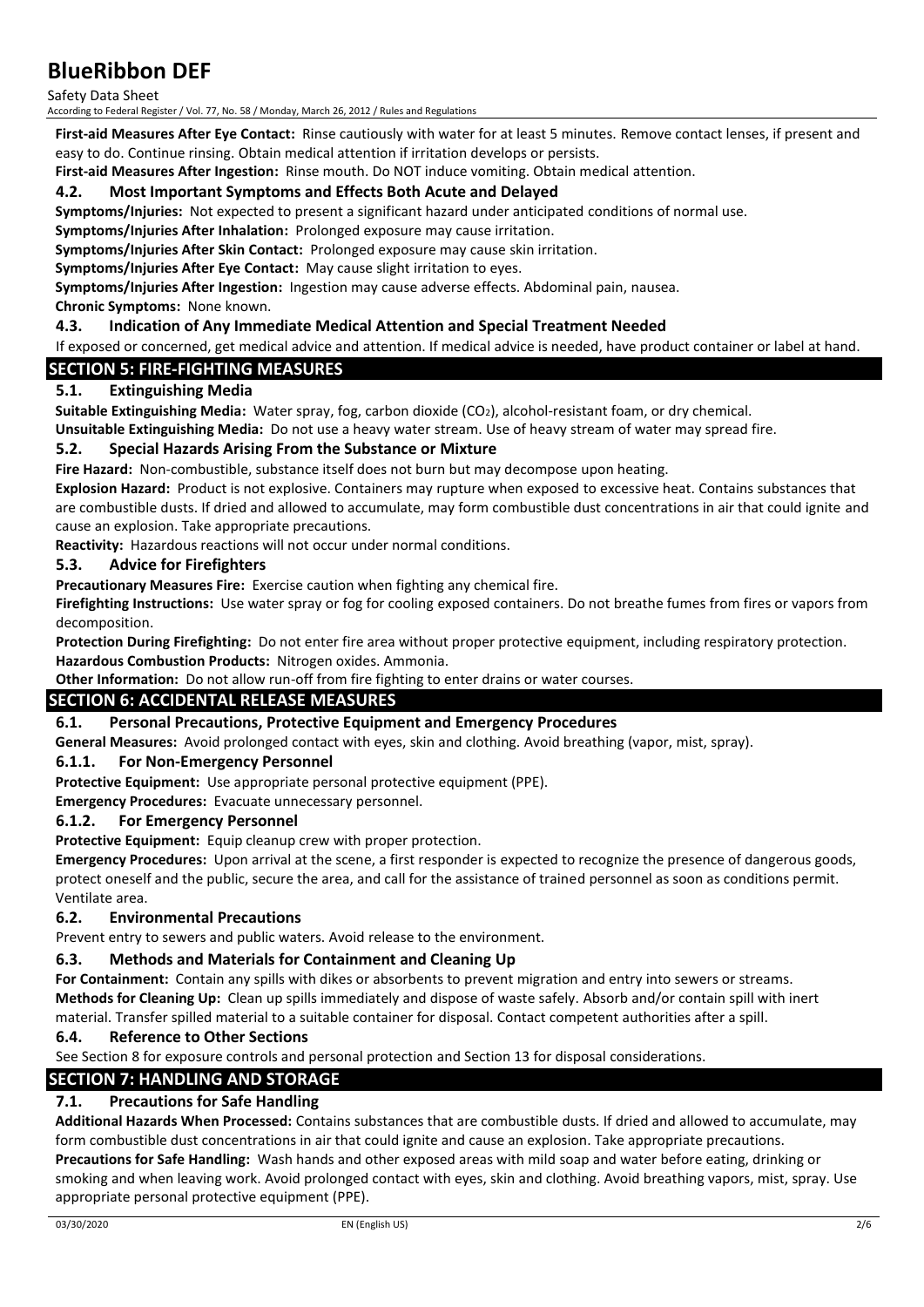Safety Data Sheet

According to Federal Register / Vol. 77, No. 58 / Monday, March 26, 2012 / Rules and Regulations

**Hygiene Measures:** Handle in accordance with good industrial hygiene and safety procedures.

# **7.2. Conditions for Safe Storage, Including Any Incompatibilities**

**Technical Measures:** Comply with applicable regulations.

**Storage Conditions:** Keep container closed when not in use. Store in a dry, cool and well-ventilated place. Keep/Store away from direct sunlight, extremely high or low temperatures and incompatible materials.

**Incompatible Materials:** Strong acids, strong bases, strong oxidizers. Nitric acid. Gallium. Perchlorates. Alkalis and caustic products.

**7.3. Specific End Use(s)**

Diesel exhaust fluid.

# **SECTION 8: EXPOSURE CONTROLS/PERSONAL PROTECTION**

# **8.1. Control Parameters**

For substances listed in section 3 that are not listed here, there are no established exposure limits from the manufacturer, supplier, importer, or the appropriate advisory agency including: ACGIH (TLV), AIHA (WEEL), NIOSH (REL), or OSHA (PEL).

| Urea (57-13-6)      |                                       |                      |
|---------------------|---------------------------------------|----------------------|
| <b>USA AIHA</b>     | WEEL TWA $(mg/m3)$                    | 10 mg/m <sup>3</sup> |
| Ammonia (7664-41-7) |                                       |                      |
| <b>USA ACGIH</b>    | ACGIH TWA (ppm)                       | 25 ppm               |
| <b>USA ACGIH</b>    | ACGIH STEL (ppm)                      | 35 ppm               |
| <b>USA NIOSH</b>    | NIOSH REL (TWA) $(mg/m3)$             | 18 mg/m <sup>3</sup> |
| <b>USA NIOSH</b>    | NIOSH REL (TWA) (ppm)                 | 25 ppm               |
| <b>USA NIOSH</b>    | NIOSH REL (STEL) (mg/m <sup>3</sup> ) | 27 mg/m <sup>3</sup> |
| <b>USA NIOSH</b>    | NIOSH REL (STEL) (ppm)                | 35 ppm               |
| <b>USA IDLH</b>     | US IDLH (ppm)                         | 300 ppm              |
| <b>USA OSHA</b>     | OSHA PEL (TWA) (mg/m <sup>3</sup> )   | 35 mg/m <sup>3</sup> |
| <b>USA OSHA</b>     | OSHA PEL (TWA) (ppm)                  | 50 ppm               |

# **8.2. Exposure Controls**

- 
- **Appropriate Engineering Controls :** Suitable eye/body wash equipment should be available in the vicinity of any potential exposure. Ensure adequate ventilation, especially in confined areas. Ensure all national/local regulations are observed.
- **Personal Protective Equipment :** Gloves. Protective clothing. Protective goggles.



- **Materials for Protective Clothing :** Chemically resistant materials and fabrics.
- **Hand Protection :** Wear protective gloves.
- **Eye and Face Protection :** Chemical safety goggles.
- **Skin and Body Protection :** Wear suitable protective clothing.
- **Respiratory Protection :** If exposure limits are exceeded or irritation is experienced, approved respiratory protection should be worn. In case of inadequate ventilation, oxygen deficient atmosphere, or where exposure levels are not known wear approved respiratory protection.

**Other Information by the contract of the U.S. State of the U.S. State of the U.S. State of the C.S. State of the U.S. State of the U.S. And <b>O.** 

|      | <b>SECTION 9: PHYSICAL AND CHEMICAL PROPERTIES</b>           |
|------|--------------------------------------------------------------|
| 9.1. | <b>Information on Basic Physical and Chemical Properties</b> |

| <b>Physical State</b>   | : Liguid            |
|-------------------------|---------------------|
| Appearance              | : Colorless         |
| Odor                    | : No data available |
| <b>Odor Threshold</b>   | : No data available |
| рH                      | : No data available |
| <b>Evaporation Rate</b> | : No data available |
| <b>Melting Point</b>    | : No data available |
| <b>Freezing Point</b>   | : No data available |
| <b>Boiling Point</b>    | : No data available |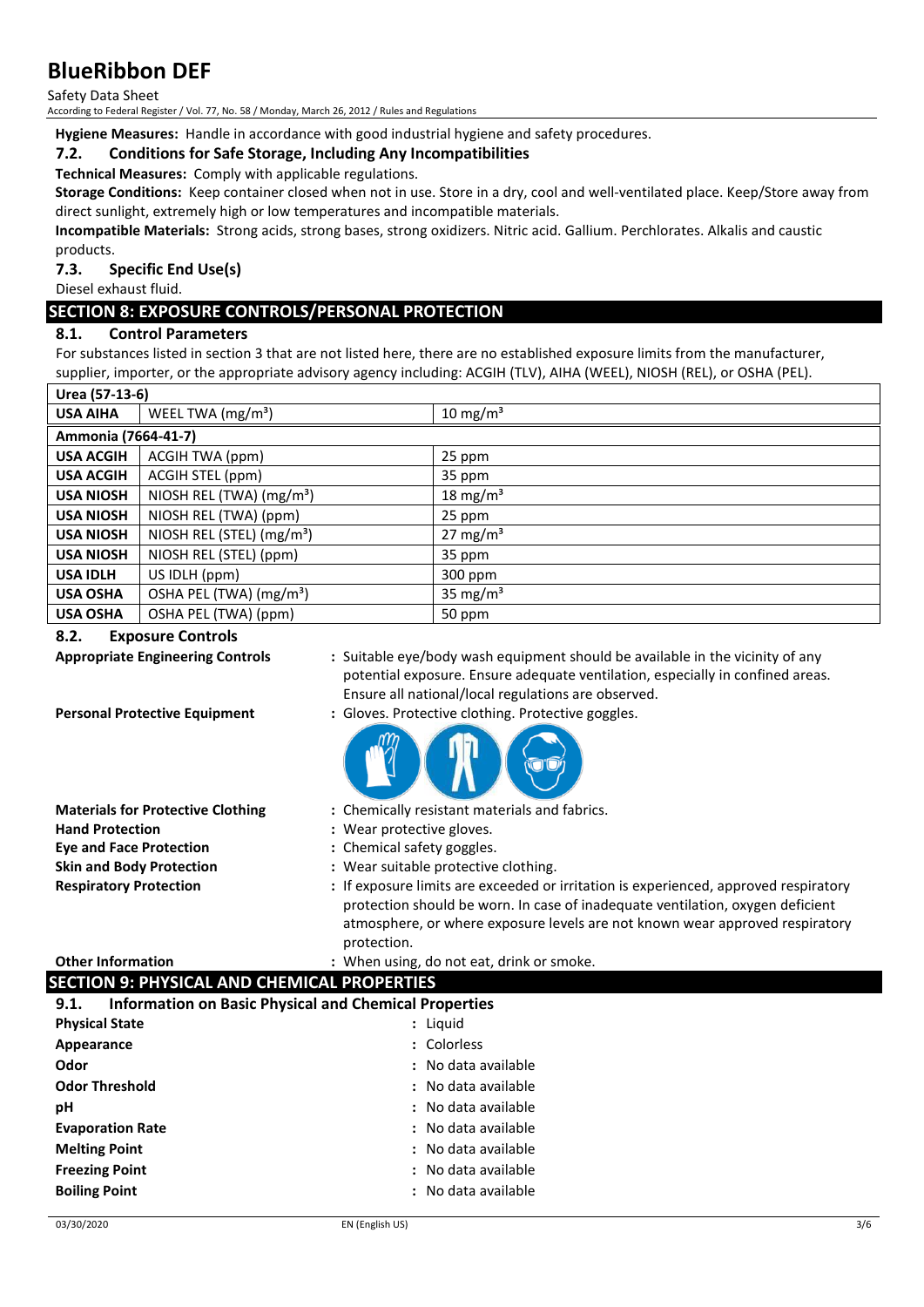Safety Data Sheet

According to Federal Register / Vol. 77, No. 58 / Monday, March 26, 2012 / Rules and Regulations

| <b>Flash Point</b>                            | : No data available |
|-----------------------------------------------|---------------------|
| <b>Auto-ignition Temperature</b>              | : No data available |
| <b>Decomposition Temperature</b>              | : No data available |
| Flammability (solid, gas)                     | : Not applicable    |
| <b>Vapor Pressure</b>                         | : No data available |
| <b>Relative Vapor Density at 20°C</b>         | : No data available |
| <b>Relative Density</b>                       | : No data available |
| Solubility                                    | : No data available |
| <b>Partition Coefficient: N-Octanol/Water</b> | : No data available |
| <b>Viscosity</b>                              | : No data available |
|                                               |                     |

**9.2. Other Information** No additional information available

### **SECTION 10: STABILITY AND REACTIVITY**

**10.1. Reactivity:** Hazardous reactions will not occur under normal conditions.

**10.2. Chemical Stability:** Stable under recommended handling and storage conditions (see section 7).

**10.3. Possibility of Hazardous Reactions:** Hazardous polymerization will not occur.

**10.4. Conditions to Avoid:** Direct sunlight, extremely high or low temperatures, and incompatible materials.

**10.5. Incompatible Materials:** Strong acids, strong bases, strong oxidizers. Nitric acid. Gallium. Perchlorates. Alkalis and caustic products.

**10.6. Hazardous Decomposition Products:** Nitrogen oxides. Ammonia.

# **SECTION 11: TOXICOLOGICAL INFORMATION**

**LD50 Oral Rat** 8471 mg/kg

#### **11.1. Information on Toxicological Effects**

**Acute Toxicity (Oral):** Not classified

**Urea (57-13-6)**

**Acute Toxicity (Dermal):** Not classified

**Acute Toxicity (Inhalation):** Not classified

| Ammonia (7664-41-7)                                                                             |                                                                         |
|-------------------------------------------------------------------------------------------------|-------------------------------------------------------------------------|
| <b>LD50 Oral Rat</b>                                                                            | 350 mg/kg                                                               |
| <b>LC50 Inhalation Rat</b>                                                                      | 5.1 mg/l (Exposure time: 1 h)                                           |
| <b>LC50 Inhalation Rat</b>                                                                      | 2000 ppm/4h (Exposure time: 4 h)                                        |
| Skin Corrosion/Irritation: Not classified                                                       |                                                                         |
| Serious Eye Damage/Irritation: Not classified                                                   |                                                                         |
| Respiratory or Skin Sensitization: Not classified                                               |                                                                         |
| Germ Cell Mutagenicity: Not classified                                                          |                                                                         |
| Carcinogenicity: Not classified                                                                 |                                                                         |
| <b>Reproductive Toxicity: Not classified</b>                                                    |                                                                         |
| Specific Target Organ Toxicity (Single Exposure): Not classified                                |                                                                         |
| Specific Target Organ Toxicity (Repeated Exposure): Not classified                              |                                                                         |
| <b>Aspiration Hazard: Not classified</b>                                                        |                                                                         |
| Symptoms/Injuries After Inhalation: Prolonged exposure may cause irritation.                    |                                                                         |
| Symptoms/Injuries After Skin Contact: Prolonged exposure may cause skin irritation.             |                                                                         |
| Symptoms/Injuries After Eye Contact: May cause slight irritation to eyes.                       |                                                                         |
| Symptoms/Injuries After Ingestion: Ingestion may cause adverse effects. Abdominal pain, nausea. |                                                                         |
| Chronic Symptoms: None known.                                                                   |                                                                         |
| <b>SECTION 12: ECOLOGICAL INFORMATION</b>                                                       |                                                                         |
| 12.1.<br><b>Toxicity</b>                                                                        |                                                                         |
| <b>Ecology - General</b>                                                                        | : Harmful to aquatic life.                                              |
| Urea (57-13-6)                                                                                  |                                                                         |
| LC50 Fish 1                                                                                     | 16200 - 18300 mg/l (Exposure time: 96 h - Species: Poecilia reticulata) |
| EC50 Daphnia 1                                                                                  | 3910 mg/l (Exposure time: 48 h - Species: Daphnia magna [Static])       |
| Ammonia (7664-41-7)                                                                             |                                                                         |
| LC50 Fish 1                                                                                     | $0.083$ mg/l                                                            |
|                                                                                                 |                                                                         |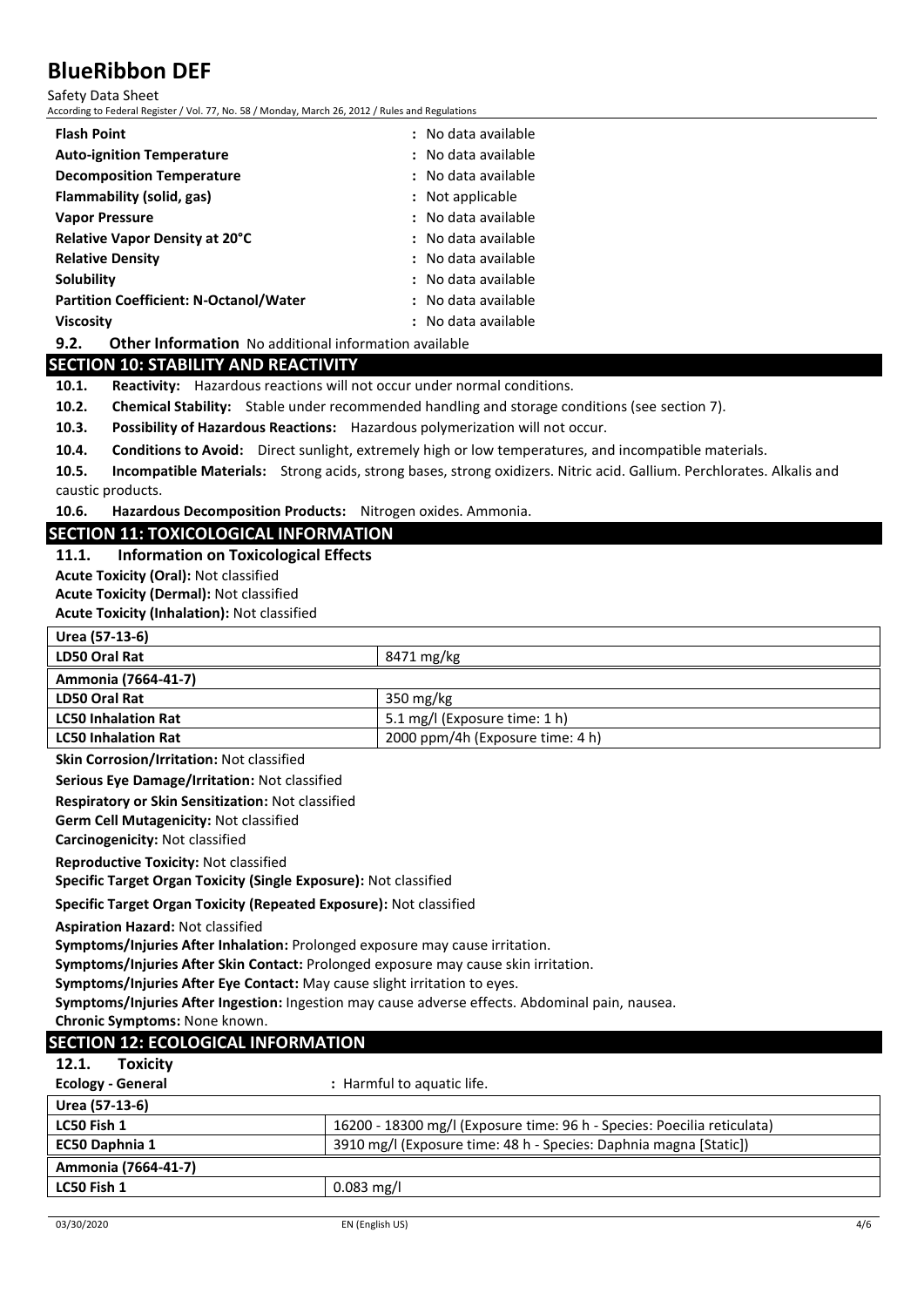Safety Data Sheet

| According to Federal Register / Vol. 77, No. 58 / Monday, March 26, 2012 / Rules and Regulations |                             |                                                                                                                               |
|--------------------------------------------------------------------------------------------------|-----------------------------|-------------------------------------------------------------------------------------------------------------------------------|
| EC50 Daphnia 1                                                                                   |                             | 25.4 mg/l (Exposure time: 48 h - Species: Daphnia magna)                                                                      |
| LC50 Fish 2                                                                                      |                             | 0.26 - 4.6 mg/l (Exposure time: 96 h - Species: Lepomis macrochirus)                                                          |
| 12.2.<br><b>Persistence and Degradability</b>                                                    |                             |                                                                                                                               |
| <b>BlueRibbon DEF</b>                                                                            |                             |                                                                                                                               |
| <b>Persistence and Degradability</b>                                                             | Not established.            |                                                                                                                               |
| 12.3.<br><b>Bioaccumulative Potential</b>                                                        |                             |                                                                                                                               |
| <b>BlueRibbon DEF</b>                                                                            |                             |                                                                                                                               |
| <b>Bioaccumulative Potential</b>                                                                 | Not established.            |                                                                                                                               |
| Urea (57-13-6)                                                                                   |                             |                                                                                                                               |
| <b>BCF Fish 1</b>                                                                                | < 10                        |                                                                                                                               |
| Log Pow                                                                                          | $-1.59$ (at 25 °C)          |                                                                                                                               |
| Ammonia (7664-41-7)                                                                              |                             |                                                                                                                               |
| Log Pow                                                                                          | $-1.14$ (at 25 °C)          |                                                                                                                               |
| 12.4.<br><b>Mobility in Soil</b>                                                                 |                             |                                                                                                                               |
| <b>BlueRibbon DEF</b>                                                                            |                             |                                                                                                                               |
| <b>Ecology - Soil</b>                                                                            | Not established.            |                                                                                                                               |
| 12.5.<br><b>Other Adverse Effects</b>                                                            |                             |                                                                                                                               |
| <b>Other Information</b><br><b>SECTION 13: DISPOSAL CONSIDERATIONS</b>                           |                             | : Avoid release to the environment.                                                                                           |
| <b>Waste Treatment Methods</b><br>13.1.                                                          |                             |                                                                                                                               |
|                                                                                                  |                             | Waste Disposal Recommendations: Dispose of contents/container in accordance with local, regional, national, and international |
| regulations.                                                                                     |                             |                                                                                                                               |
|                                                                                                  |                             | Additional Information: Container may remain hazardous when empty. Continue to observe all precautions.                       |
|                                                                                                  |                             | Ecology - Waste Materials: Avoid release to the environment. This material is hazardous to the aquatic environment. Keep out  |
|                                                                                                  |                             |                                                                                                                               |
| of sewers and waterways.                                                                         |                             |                                                                                                                               |
| <b>SECTION 14: TRANSPORT INFORMATION</b>                                                         |                             |                                                                                                                               |
|                                                                                                  |                             | The shipping description(s) stated herein were prepared in accordance with certain assumptions at the time the SDS was        |
|                                                                                                  |                             | authored, and can vary based on a number of variables that may or may not have been known at the time the SDS was issued.     |
| 14.1.<br>In Accordance with DOT                                                                  | Not regulated for transport |                                                                                                                               |
| In Accordance with IMDG<br>14.2.                                                                 | Not regulated for transport |                                                                                                                               |
| 14.3.<br>In Accordance with IATA                                                                 | Not regulated for transport |                                                                                                                               |
| <b>SECTION 15: REGULATORY INFORMATION</b>                                                        |                             |                                                                                                                               |
| 15.1.<br><b>US Federal Regulations</b>                                                           |                             |                                                                                                                               |
| Water (7732-18-5)                                                                                |                             |                                                                                                                               |
| Listed on the United States TSCA (Toxic Substances Control Act) inventory                        |                             |                                                                                                                               |
| Urea (57-13-6)                                                                                   |                             |                                                                                                                               |
| Listed on the United States TSCA (Toxic Substances Control Act) inventory                        |                             |                                                                                                                               |
| Ammonia (7664-41-7)                                                                              |                             |                                                                                                                               |
| Listed on the United States TSCA (Toxic Substances Control Act) inventory                        |                             |                                                                                                                               |
| Listed on the United States SARA Section 302                                                     |                             |                                                                                                                               |
| Subject to reporting requirements of United States SARA Section 313                              |                             |                                                                                                                               |
| <b>CERCLA RQ</b>                                                                                 |                             | 100 lb                                                                                                                        |
| <b>SARA Section 302 Threshold Planning Quantity (TPQ)</b>                                        |                             | 500 lb                                                                                                                        |
| <b>SARA Section 313 - Emission Reporting</b>                                                     |                             | 1% (includes anhydrous Ammonia and aqueous Ammonia from water                                                                 |
|                                                                                                  |                             | dissociable Ammonium salts and other sources, 10% of total aqueous<br>Ammonia is reportable under this listing)               |
| 15.2.<br><b>US State Regulations</b>                                                             |                             |                                                                                                                               |
| Ammonia (7664-41-7)                                                                              |                             |                                                                                                                               |
| U.S. - Massachusetts - Right To Know List                                                        |                             |                                                                                                                               |

U.S. - Pennsylvania - RTK (Right to Know) - Environmental Hazard List

U.S. - Pennsylvania - RTK (Right to Know) List